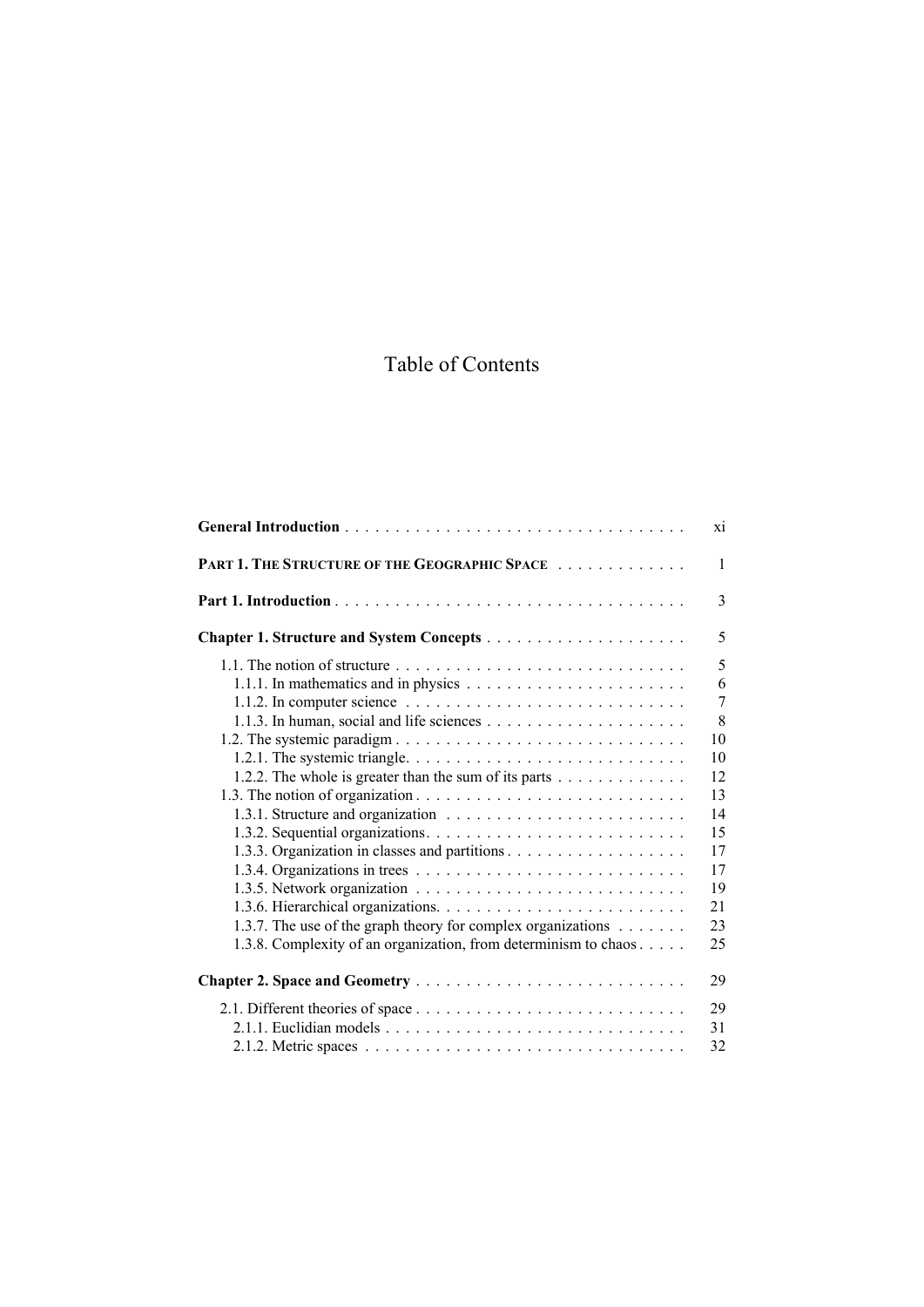## vi Simulation of Complex Systems in GIS

|                                                                                            | 34 |
|--------------------------------------------------------------------------------------------|----|
|                                                                                            | 36 |
|                                                                                            | 38 |
|                                                                                            | 41 |
| 2.1.7. About equality in a space $\ldots \ldots \ldots \ldots \ldots \ldots \ldots \ldots$ | 42 |
|                                                                                            | 43 |
|                                                                                            | 44 |
|                                                                                            | 49 |
| 2.2.3. Non-Euclidian space, anamorphoses and gravitation field.                            | 56 |
| 2.2.4. Possible morphologies of a finite space without limits                              | 58 |
|                                                                                            | 60 |
| <b>Chapter 3. Topological Structures: How Objects are Organized in</b>                     |    |
|                                                                                            | 67 |
|                                                                                            | 67 |
|                                                                                            | 68 |
|                                                                                            | 71 |
| 3.3. Calculated topology, structural topology                                              | 71 |
|                                                                                            | 72 |
| 3.3.3. Neighborhood structure for an irregular mesh                                        | 73 |
| 3.3.4. Neighborhood operator for an irregular mesh                                         | 76 |
| 3.3.5. "Vector-topological" model of a meshing of random zones.                            | 76 |
|                                                                                            | 77 |
|                                                                                            | 78 |
|                                                                                            |    |
|                                                                                            | 79 |
|                                                                                            | 79 |
|                                                                                            | 80 |
| 4.1.2. Hypothesis of spatial and temporal differentiation of matter                        | 80 |
|                                                                                            | 82 |
| 4.3. The geographic object: Definitions and principles                                     | 84 |
|                                                                                            | 87 |
|                                                                                            | 88 |
|                                                                                            | 88 |
| 4.3.4. Material geographic object and layers of objects                                    | 88 |
|                                                                                            | 89 |
|                                                                                            | 89 |
|                                                                                            | 90 |
|                                                                                            | 91 |
|                                                                                            | 92 |
|                                                                                            | 92 |
| 4.3.11. Description forms of the object                                                    | 94 |
|                                                                                            |    |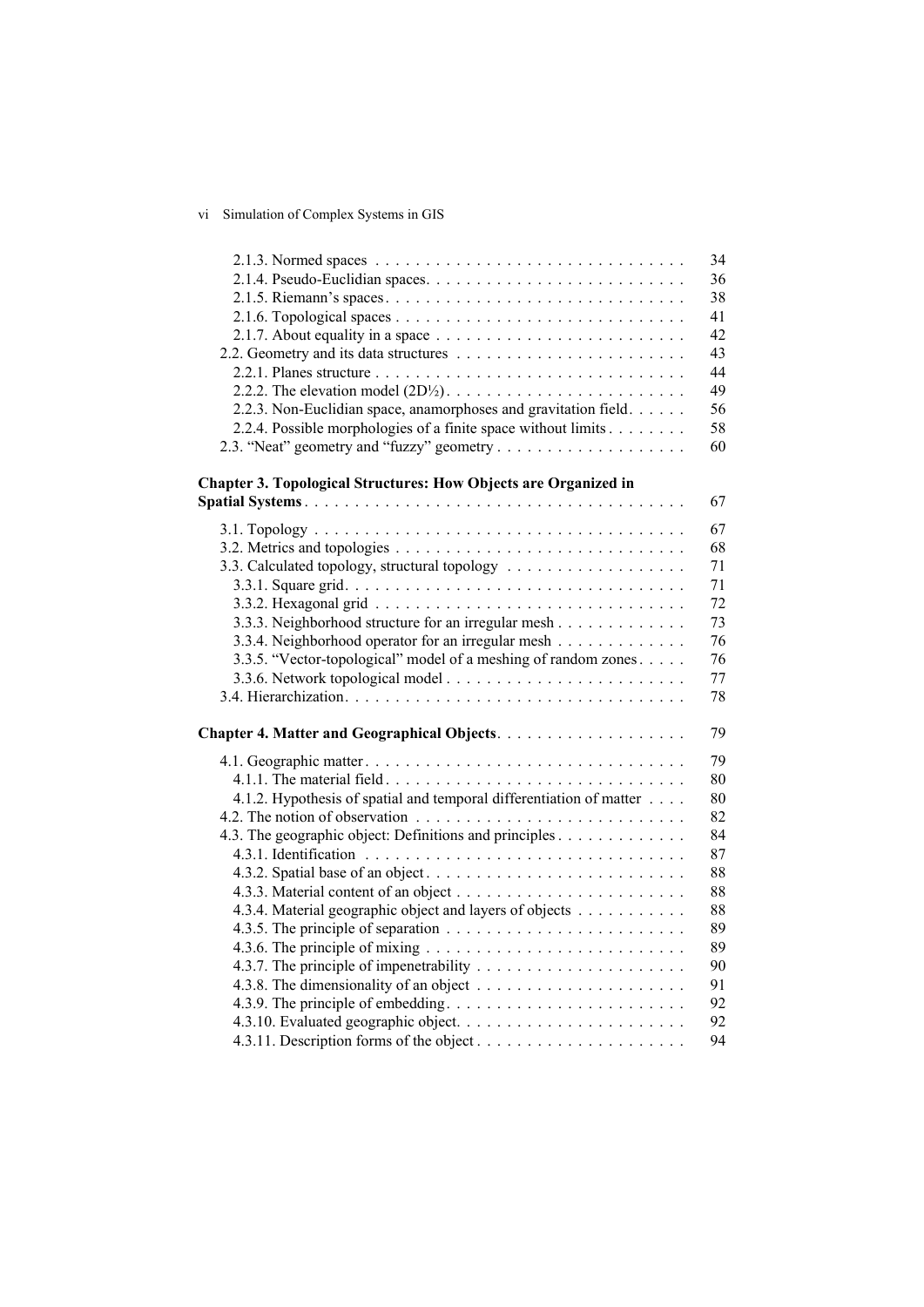|                                                                                                                                                                                                                                | 97                                                                                                    |
|--------------------------------------------------------------------------------------------------------------------------------------------------------------------------------------------------------------------------------|-------------------------------------------------------------------------------------------------------|
| 5.2.5. Phenomenon with discrete (or isolated) support.<br>5.2.6. Phenomenon with continuous or piecewise continuous support<br>5.3.1. Morphological discretization of a phenomenon                                             | 97<br>100<br>101<br>101<br>101<br>103<br>104<br>104<br>105<br>109<br>109<br>113                       |
|                                                                                                                                                                                                                                | 115                                                                                                   |
| 5.5. An epistemic choice: reciprocal dependency between the                                                                                                                                                                    |                                                                                                       |
|                                                                                                                                                                                                                                | 117                                                                                                   |
|                                                                                                                                                                                                                                |                                                                                                       |
|                                                                                                                                                                                                                                | 121                                                                                                   |
| 6.4. Microscopic interaction like a multigraph<br>6.6. The configurations and the trajectories of a simulation are<br>6.8.6. Equalization through communication vases<br>6.9. First definition of the notion of spatial system | 121<br>125<br>127<br>128<br>130<br>131<br>133<br>134<br>134<br>135<br>135<br>136<br>137<br>137<br>138 |
| Part 1. Conclusion: Stages of the Ontogenesis                                                                                                                                                                                  | 141                                                                                                   |
| PART 2. MODELING THROUGH CELLULAR AUTOMATA.                                                                                                                                                                                    | 145                                                                                                   |
| Chapter 7. Concept and Formalization of a CA                                                                                                                                                                                   | 147                                                                                                   |
|                                                                                                                                                                                                                                | 148                                                                                                   |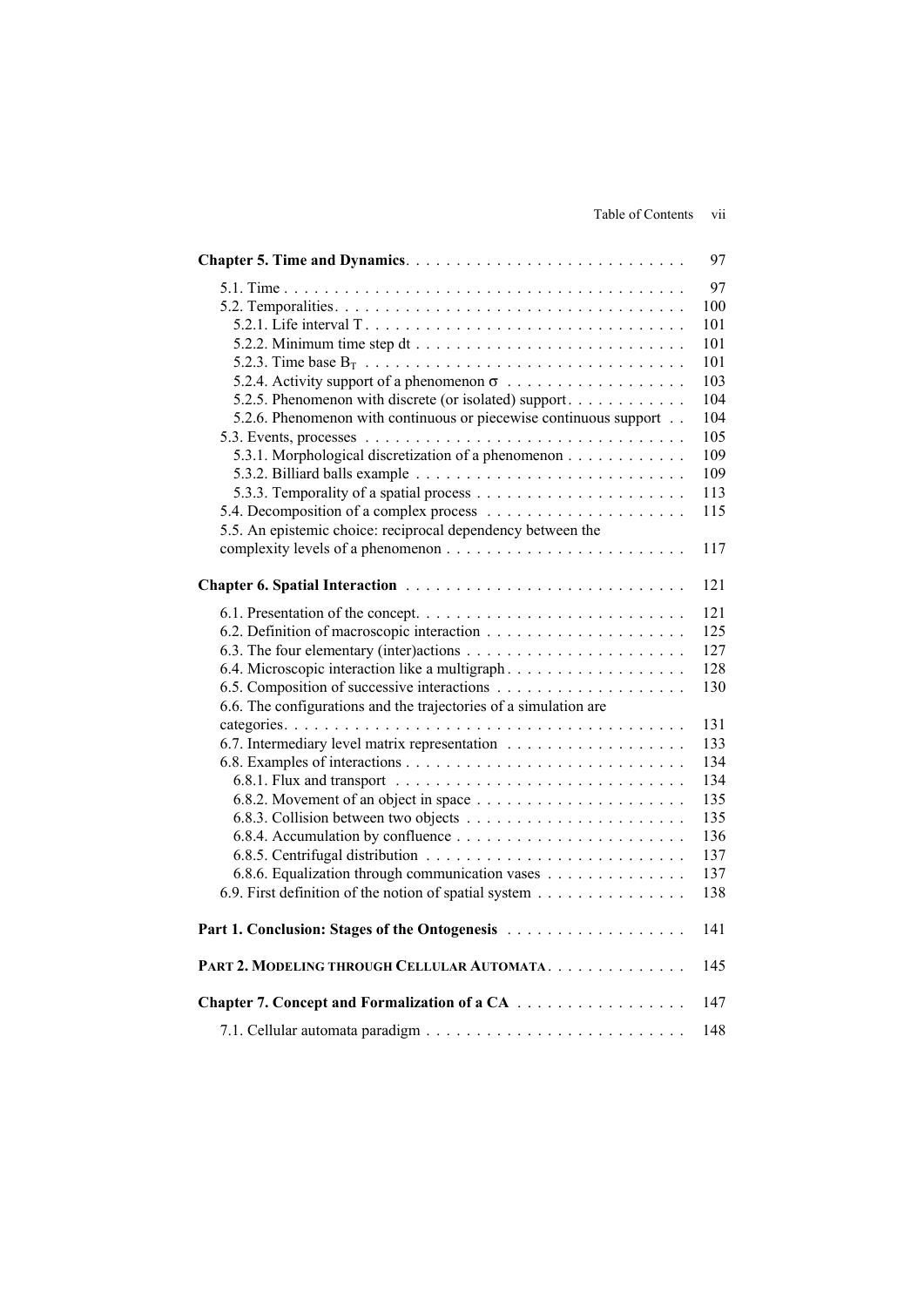## viii Simulation of Complex Systems in GIS

|                                                                         | 150 |
|-------------------------------------------------------------------------|-----|
|                                                                         | 151 |
| 7.4. A simple example of CA: the game of life                           | 152 |
| 7.5. Different decompositions of the functions of a cell                | 153 |
| 7.6. Threshold automaton, window automaton.                             | 155 |
|                                                                         | 156 |
|                                                                         | 156 |
| 7.9. General definition of a geographic cellular automaton              | 157 |
| 7.10. Different scheduling regimes of the internal tasks of the system. | 160 |
|                                                                         | 162 |
|                                                                         | 164 |
| 7.13. Space associated with a geographic cellular automaton             | 168 |
| 7.14. Topology and neighborhood operator of a GCA                       | 168 |
|                                                                         | 168 |
|                                                                         | 169 |
|                                                                         | 169 |
|                                                                         | 169 |
|                                                                         | 170 |
|                                                                         |     |
| Chapter 8. Examples of Geographic Cellular Automaton Models             | 171 |
|                                                                         | 172 |
|                                                                         | 172 |
| 8.1.2. Choice of metrics and the notion of neighborhood in SpaCelle.    | 173 |
|                                                                         | 173 |
| 8.1.4. Definition of cellular behavior with SpaCelle                    | 174 |
|                                                                         | 175 |
| 8.1.6. Cellular behavior, birth, life and death, law of the most        |     |
|                                                                         | 175 |
| 8.1.7. Deterministic or stochastic functioning                          | 176 |
|                                                                         | 176 |
| 8.1.9. Calculation of the pertinence of a transition rule               | 177 |
| 8.1.10. Strict or fuzzy evaluation of a neighborhood                    | 178 |
| 8.1.11. The rule base                                                   | 179 |
|                                                                         | 180 |
|                                                                         | 180 |
| 8.2. Example: the evolution model of the Rouen agglomeration            | 181 |
| 8.2.1. From the map to the cellular automaton.                          | 181 |
|                                                                         | 182 |
| 8.2.3. Evolution observed in the Rouen space between 1950               |     |
|                                                                         | 183 |
|                                                                         | 188 |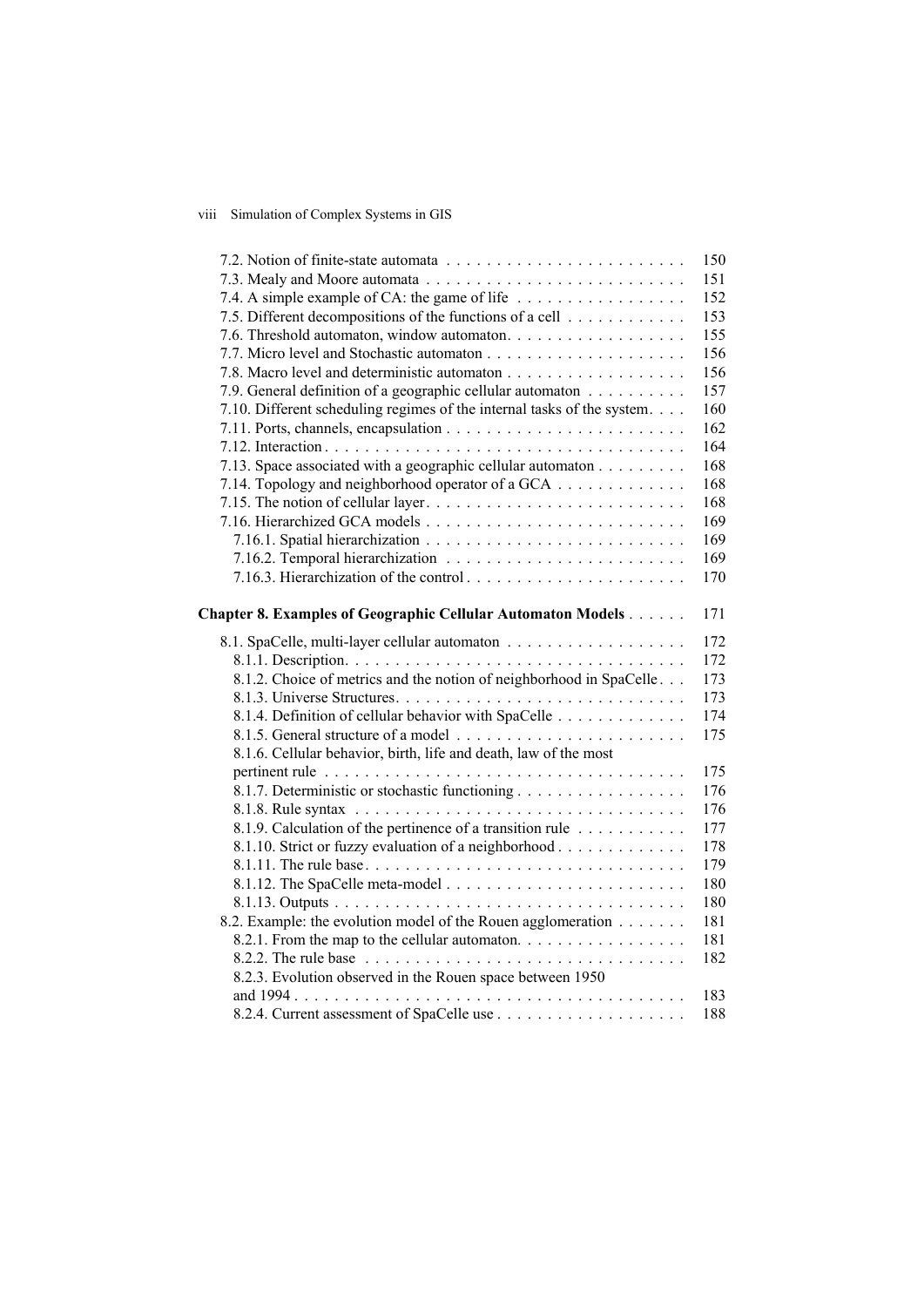|                                                                    | 189 |
|--------------------------------------------------------------------|-----|
|                                                                    | 190 |
| 8.3.2. Recognition of soil occupation and surface development      | 194 |
|                                                                    | 196 |
|                                                                    | 203 |
|                                                                    | 207 |
|                                                                    | 207 |
|                                                                    | 212 |
|                                                                    | 224 |
|                                                                    | 235 |
| PART 3. A GENERAL MODEL OF GEOGRAPHIC AGENT SYSTEMS.               | 237 |
|                                                                    | 239 |
| <b>Chapter 9. Theoretical Approach of an Integrated Simulation</b> |     |
|                                                                    | 241 |
|                                                                    | 241 |
|                                                                    | 242 |
| Chapter 10. A Formal Ontology of Geographic Agent Systems.         | 245 |
|                                                                    | 245 |
| 10.2. The notion of a geographic agent system                      | 247 |
|                                                                    | 249 |
|                                                                    | 250 |
| 10.4.1. When the geographic object becomes an agent                | 250 |
|                                                                    | 251 |
|                                                                    | 252 |
| 10.4.4. The formalization of the geographic agent                  | 254 |
| 10.5. The formalization of the notion of organization              | 258 |
| 10.5.1. Re-examining the concept of organization                   | 258 |
| 10.5.2. Social organization, spatial organization                  | 260 |
|                                                                    | 262 |
|                                                                    | 263 |
|                                                                    | 264 |
|                                                                    | 268 |
|                                                                    | 268 |
|                                                                    | 269 |
|                                                                    | 270 |
|                                                                    | 271 |
|                                                                    | 272 |